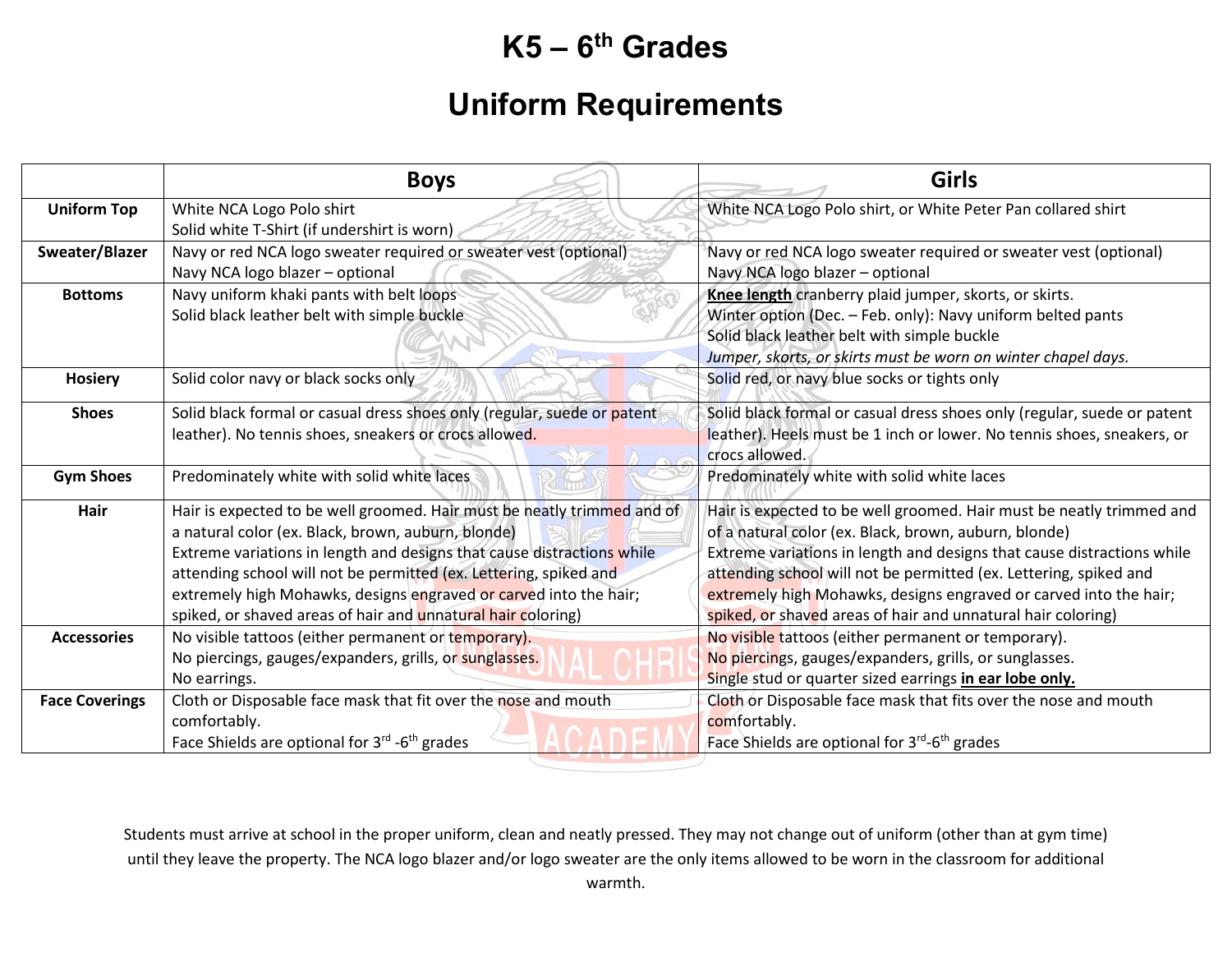## **7th – 12th Grades Uniform Requirements**

|                       | <b>Boys</b>                                                                 | <b>Girls</b>                                                            |
|-----------------------|-----------------------------------------------------------------------------|-------------------------------------------------------------------------|
| <b>Uniform Top</b>    | NCA Logo Class Color Polo shirt as follows:                                 | NCA Logo Class Color Polo shirt as follows:                             |
|                       | $7th$ & $8th$ graders – White                                               | $7th$ & $8th$ graders – White                                           |
|                       | $9th$ & 10 <sup>th</sup> graders – Navy Blue                                | $9th$ & $10th$ graders – Navy Blue                                      |
|                       | $11th$ & $12th$ graders – Red                                               | $11^{\text{th}}$ & $12^{\text{th}}$ graders - Red                       |
|                       | Solid white t-shirt (if undershirt is worn)                                 |                                                                         |
| Sweater/Blazer        | Navy or red NCA logo sweater required or sweater vest (optional)            | Navy or red NCA logo sweater required or sweater vest (optional)        |
|                       | Navy NCA logo blazer - optional                                             | Navy NCA logo blazer - optional                                         |
| <b>Bottoms</b>        | Navy pleated or flat front twill trousers (Recommended brands IZOD or       | Knee length solid navy or cranberry plaid (red, white, & blue) skirt or |
|                       | French Toast)                                                               | skort                                                                   |
|                       | Solid black leather belt with simple buckle. No khakis, jeans, cargo pants, | Winter option (Dec. - Feb. only): Navy pleated or flat front twill      |
|                       | low riders, shorts, or form fitting styles.                                 | trousers <b>ONLY.</b> (Recommended brands IZOD or French Toast)         |
|                       |                                                                             | Solid black leather belt with simple buckle. No khakis, jeans, cargo    |
|                       |                                                                             | pants, low riders, shorts, or form fitting styles.                      |
|                       |                                                                             | Skirts or skorts must be worn or winter chapel days.                    |
| <b>Hosiery</b>        | Solid color navy or black socks only                                        | Solid color navy tights ONLY.                                           |
| <b>Shoes</b>          | Solid black formal or casual dress shoes only (regular, suede or patent     | Solid black formal or casual dress shoes only (regular, suede or patent |
|                       | leather). Heels must be 1 inch or lower. No tennis shoes, sneakers, or      | leather). Heels must be 1 inch or lower. No tennis shoes, sneakers, or  |
|                       | crocs allowed.                                                              | crocs allowed.                                                          |
| <b>Gym Shoes</b>      | Predominately white with solid white laces                                  | Predominately white with solid white laces                              |
| <b>Face Coverings</b> | Cloth or Disposable face mask that fit over the nose and mouth              | Cloth or Disposable face mask that fits over the nose and mouth         |
|                       | comfortably.                                                                | comfortably.                                                            |
|                       | Face Shields are optional for $7th$ -6 <sup>th</sup> grades                 | Face Shields are optional for 7 <sup>th</sup> -6 <sup>th</sup> grades   |
|                       | <b>Continued on Back</b>                                                    |                                                                         |

Students must arrive at school in the proper uniform, clean and neatly pressed. They may not change out of uniform (other than at gym time) until they leave the property. The NCA logo blazer and/or logo sweater are the only items allowed to be worn in the classroom for additional warmth.